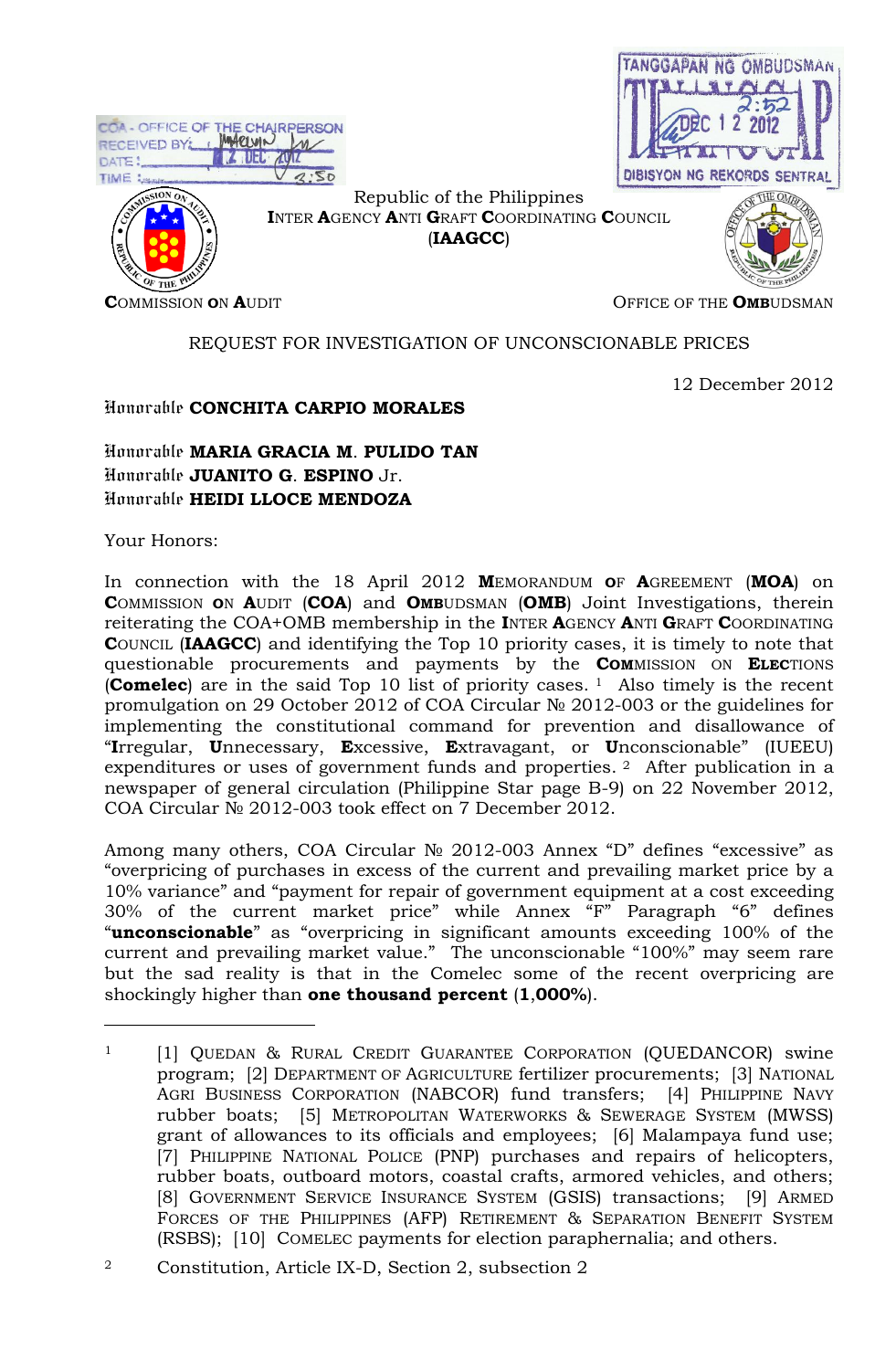Please see in pages 3 to 6 of this Letter the INVITATIONS TO BID for the deployments of AUTOMATED ELECTION SYSTEM (AES) equipment and paraphernalia, appearing in the Comelec website. At this juncture, it is relevant to compare the expenditures for deployment prices for the historical 10 May 2010 elections in contrast with the forthcoming 13 May 2013 elections:

| DEPLOYMENT EXPENDITURES                                                                                                                          |                  |                       |  |  |
|--------------------------------------------------------------------------------------------------------------------------------------------------|------------------|-----------------------|--|--|
| 10 MAY 2010 ELECTIONS                                                                                                                            |                  | 13 MAY 2013 ELECTIONS |  |  |
| 499,180,000.00<br><b>WITHOUT BIDDING</b><br>PAID TO SMARTMATIC<br>FOR DEPLOYMENT OF<br><b>BALLOTS &amp; PARAPHERNALIA</b><br>┿<br>519,000,000.00 | 483,012,818.88   | <b>Region CAR</b>     |  |  |
|                                                                                                                                                  |                  | Region 01             |  |  |
|                                                                                                                                                  |                  | Region 02             |  |  |
|                                                                                                                                                  |                  | Region 03             |  |  |
|                                                                                                                                                  | 482,666,041.13   | <b>Region NCR</b>     |  |  |
|                                                                                                                                                  |                  | Region 04             |  |  |
|                                                                                                                                                  |                  | Region 05             |  |  |
|                                                                                                                                                  | 571,621,850.34   | Region 06             |  |  |
|                                                                                                                                                  |                  | Region 07             |  |  |
| <b>WITHOUT BIDDING</b>                                                                                                                           |                  | Region 08             |  |  |
| PAID TO SMARTMATIC<br>FOR DEPLOYMENT OF<br>PRECINCT COUNT OPTICAL SCAN (PCOS)                                                                    |                  | Region 09             |  |  |
|                                                                                                                                                  |                  | Region 10             |  |  |
|                                                                                                                                                  | 748,221,824.18   | Region 11             |  |  |
|                                                                                                                                                  |                  | Region 12             |  |  |
|                                                                                                                                                  |                  | <b>Region CARAGA</b>  |  |  |
|                                                                                                                                                  |                  | <b>Region ARMM</b>    |  |  |
| 1,018,180,000.00 BILLION PESOS                                                                                                                   | 2,285,522,534.53 | <b>BILLION PESOS</b>  |  |  |

Smartmatic TIM Corporation had no track record, no experience whatsoever, in deployment services. Strangely, for the 10 May 2010 elections, Comelec did not conduct any bidding for the deployment of ballots and PCOS machines. Instead, Comelec paid a total of **1.01818 Billion Pesos** to Smartmatic TIM Corporation for engaging third parties for deployment services.

Undeniably, that payment in billions is within the scope of COA Circular  $N_2$  2012-003 Annex "B" paragraph "1.2" which considers as "illegal" payments for contract awards under an alternative mode of procurement for items that should have undergone complete public bidding process, eventually resulting to overpricing.<sup>3</sup>

Ever since the "illegal" payment of **1.01**818 **Billion Pesos** for the 10 May 2010 elections, there was no moderation of the greed, for, instead of reduction, the costing for deployments for the 13 May 2013 elections even rose up much higher by more than one hundred twenty four percent (**124%**) to **2**.**28**552253453 **Billion Pesos**, therefore within the scope of COA Circular  $N<sub>2</sub>$  2012-003 Annex "F" paragraph "6" which considers as "**unconscionable**" the overpricing in significant amounts exceeding **100%** of the current and prevailing market value.

 $\overline{a}$ <sup>3</sup> COA Circular № 2012-003 Annex "B" paragraph "1.2" citing Director Fredric Villanueva versus COA — GR № 151987 — 18 March 2005  $\frac{36}{28}$  Venancio Nava versus Rodolfo Palattao ─ GR № 160211 ─ 28 August 2006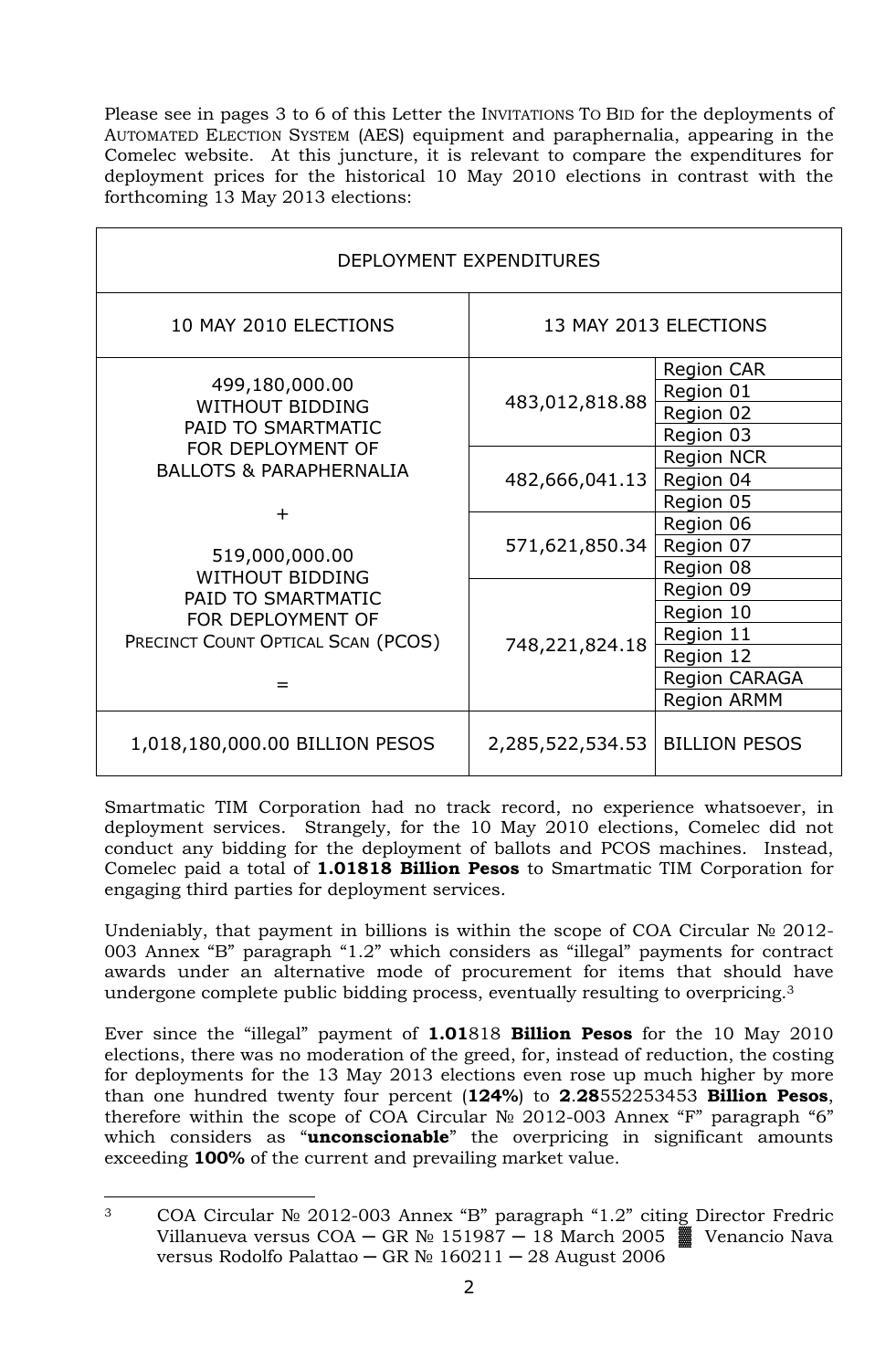http://www.comelec.gov.ph/?r=mediareleases/InvitationtoBid/2012Bid/ITBDeploymentLot9A



## Special Bids and Awards Committee

#### Invitation to Bid Deployment of AUTOMATED ELECTION SYSTEM (AES) Equipment and Paraphernalia (National Capital Region, Regions IV and V) Reference № SBAC 009A – 2012 Date: 29 November 2012

The COMMISSION ON ELECTIONS (COMELEC), through its SPECIAL BIDS AND AWARDS COMMITTEE (SBAC), invites interested bidders to apply for eligibility and to bid for the hereunder one (1) Lot with the APPROVED BUDGET FOR THE CONTRACT (ABC) of FOUR HUNDRED EIGHTY TWO MILLION SIX HUNDRED SIXTY SIX THOUSAND FORTY ONE PESOS AND 13/100 PESOS (PHP **482**,**666**,**041**.**13**), inclusive of all taxes, such as, but not limited to, VALUE ADDED TAX (VAT), income tax, local taxes, and other fiscal levies intended for the DEPLOYMENT OF AUTOMATED ELECTION SYSTEM (AES) EQUIPMENT AND PARAPHERNALIA (National Capital Region, Regions IV and V) (Reference Nº SBAC 009A - 2012) for the May 13, 2013 National and Local Elections. Bids received in excess of the ABC shall be automatically rejected at bid opening. Bidders should have completed, within SEVEN (7) years from the date of submission and receipt of bids, a contract similar to the Project. The description of an eligible bidder is contained in the Bidding Documents, particularly, in Section II - INSTRUCTIONS TO BIDDERS (ITB). Bidding will be conducted through open competitive bidding procedures using a non-discretionary "pass/fail" criterion as specified in the IMPLEMENTING RULES AND REGULATIONS (IRR) of [Republic Act \(RA\)](http://www.comelec.gov.ph/?r=laws/RepublicActs/RA9184TOC) № 9184, otherwise known as the Government Procurement Reform Act. Bidding is restricted to Filipino citizens, sole proprietorships, partnerships, or organizations with at least sixty percent (60%) interest or outstanding capital stock belonging to citizens of the Philippines, and to citizens or organizations of a country the laws or regulations of which grant similar rights or privileges to Filipino citizens, pursuant to [RA 5183](http://www.comelec.gov.ph/?r=laws/RepublicActs/RA5183) and subject to Commonwealth Act № 138. Interested bidders may obtain further information from SBAC Secretariat Office, COMELEC, and inspect the Bidding Documents at the address given below during 8:00 AM to 5:00 PM, Monday to Friday. A complete set of Bidding Documents may be purchased by interested Bidders on November 29, 2012 (before the deadline of the submission of bids), weekdays only from 8:00 AM to 5:00 PM from the address below and upon payment of a nonrefundable fee for the Bidding Documents in the amount of Fifty Thousand Pesos (PHP 50,000.00). It may also be downloaded free of charge from the website of the PHILIPPINE GOVERNMENT ELECTRONIC PROCUREMENT SYSTEM (PhilGEPS) and the website of the Procuring Entity at "www.comelec.gov.ph"*,* provided that Bidders who wish to submit their bids shall pay the nonrefundable fee not later than the date of submission of bids.

> SBAC SECRETARIAT OFFICE Commission on Elections 7th Floor, Palacio del Gobernador Building, General Luna corner Postigo Streets, Intramuros, Manila [sbac@comelec.gov.ph](mailto:sbac@comelec.gov.ph) [comelecsbac@gmail.com](mailto:comelecsbac@gmail.com) [www.comelec.gov.ph](http://www.comelec.gov.ph/)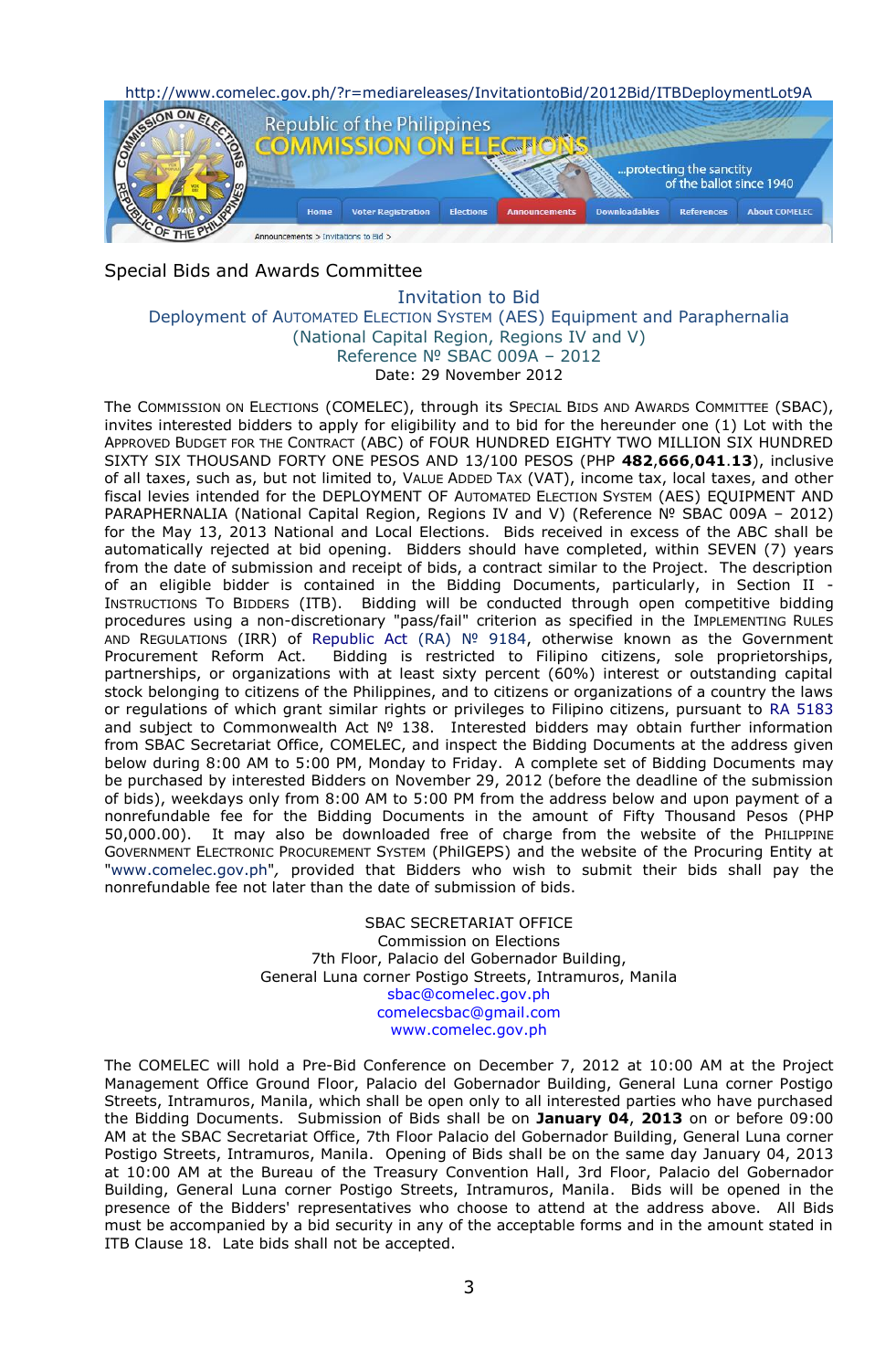http://www.comelec.gov.ph/?r=mediareleases/InvitationtoBid/2012Bid/ITBDeploymentLot9B



## Special Bids and Awards Committee

#### Invitation to Bid Deployment of AUTOMATED ELECTION SYSTEM (AES) Equipment and Paraphernalia (Cordillera Administrative Region (CAR), Regions I, II and III) Reference № SBAC 009B – 2012 Date: 29 November 2012

The COMMISSION ON ELECTIONS (COMELEC), through its SPECIAL BIDS AND AWARDS COMMITTEE (SBAC), invites interested bidders to apply for eligibility and to bid for the hereunder one (1) Lot with the APPROVED BUDGET FOR THE CONTRACT (ABC) of FOUR HUNDRED EIGHTY THREE MILLION TWELVE THOUSAND EIGHT HUNDRED EIGHTEEN PESOS AND 88/100 PESOS (PHP **483**,**012**,**818**.**88**), inclusive of all taxes, such as, but not limited to, VALUE ADDED TAX (VAT), income tax, local taxes, and other fiscal levies intended for the DEPLOYMENT OF AUTOMATED ELECTION SYSTEM (AES) EQUIPMENT AND PARAPHERNALIA (CORDILLERA ADMINISTRATIVE REGION [CAR], Regions I, II and III) (Reference № SBAC 009B – 2012) for the May 13, 2013 National and Local Elections. Bids received in excess of the ABC shall be automatically rejected at bid opening. Bidders should have completed, within SEVEN (7) years from the date of submission and receipt of bids, a contract similar to the Project. The description of an eligible bidder is contained in the Bidding Documents, particularly, in Section II - INSTRUCTIONS TO BIDDERS (ITB). Bidding will be conducted through open competitive bidding procedures using a non-discretionary "pass/fail" criterion as specified in the IMPLEMENTING RULES AND REGULATIONS (IRR) of [Republic Act \(RA\)](http://www.comelec.gov.ph/?r=laws/RepublicActs/RA9184TOC) № 9184, otherwise known as the Government Procurement Reform Act. Bidding is restricted to Filipino citizens, sole proprietorships, partnerships, or organizations with at least sixty percent (60%) interest or outstanding capital stock belonging to citizens of the Philippines, and to citizens or organizations of a country the laws or regulations of which grant similar rights or privileges to Filipino citizens, pursuant to [RA 5183](http://www.comelec.gov.ph/?r=laws/RepublicActs/RA5183) and subject to Commonwealth Act № 138. Interested bidders may obtain further information from SBAC Secretariat Office, COMELEC, and inspect the Bidding Documents at the address given below during 8:00 AM to 5:00 PM, Monday to Friday. A complete set of Bidding Documents may be purchased by interested Bidders on November 29, 2012 (before the deadline of the submission of bids), weekdays only from 8:00 AM to 5:00 PM from the address below and upon payment of a nonrefundable fee for the Bidding Documents in the amount of Fifty Thousand Pesos (PHP 50,000.00). It may also be downloaded free of charge from the website of the PHILIPPINE GOVERNMENT ELECTRONIC PROCUREMENT SYSTEM (PhilGEPS) and the website of the Procuring Entity at "www.comelec.gov.ph"*,* provided that Bidders who wish to submit their bids shall pay the nonrefundable fee not later than the date of submission of bids.

> SBAC SECRETARIAT OFFICE Commission on Elections 7th Floor, Palacio del Gobernador Building, General Luna corner Postigo Streets, Intramuros, Manila [sbac@comelec.gov.ph](mailto:sbac@comelec.gov.ph) [comelecsbac@gmail.com](mailto:comelecsbac@gmail.com) [www.comelec.gov.ph](http://www.comelec.gov.ph/)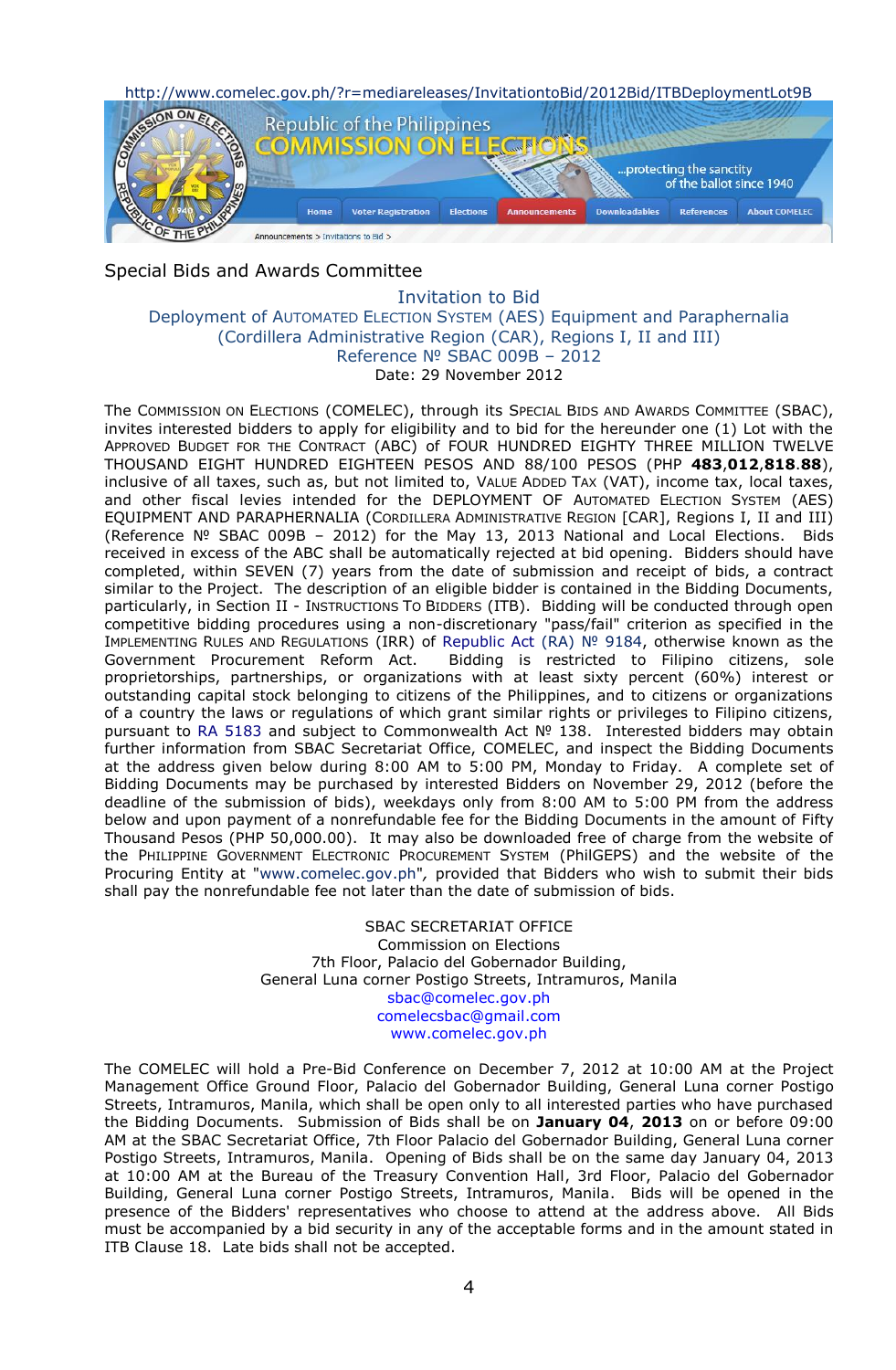

# Special Bids and Awards Committee

#### Invitation to Bid Deployment of AUTOMATED ELECTION SYSTEM (AES) Equipment and Paraphernalia (Regions VI, VII and VIII) Reference № SBAC 009C – 2012 Date: 29 November 2012

The COMMISSION ON ELECTIONS (COMELEC), through its SPECIAL BIDS AND AWARDS COMMITTEE (SBAC), invites interested bidders to apply for eligibility and to bid for the hereunder one (1) Lot with the APPROVED BUDGET FOR THE CONTRACT (ABC) of FIVE HUNDRED SEVENTY ONE MILLION SIX HUNDRED TWENTY ONE THOUSAND EIGHT HUNDRED FIFTY PESOS AND 34/100 PESOS (PHP **571**,**621**,**850**.**34**), inclusive of all taxes, such as, but not limited to, VALUE ADDED TAX (VAT), income tax, local taxes, and other fiscal levies intended for the DEPLOYMENT OF AUTOMATED ELECTION SYSTEM (AES) EQUIPMENT AND PARAPHERNALIA (Regions VI, VII and VIII)(Reference № SBAC 009C – 2012) for the May 13, 2013 National and Local Elections. Bids received in excess of the ABC shall be automatically rejected at bid opening. Bidders should have completed, within SEVEN (7) years from the date of submission and receipt of bids, a contract similar to the Project. The description of an eligible bidder is contained in the Bidding Documents, particularly, in Section II - INSTRUCTIONS TO BIDDERS (ITB). Bidding will be conducted through open competitive bidding procedures using a non-discretionary "pass/fail" criterion as specified in the IMPLEMENTING RULES AND REGULATIONS (IRR) of [Republic Act \(RA\)](http://www.comelec.gov.ph/?r=laws/RepublicActs/RA9184TOC) № 9184, otherwise known as the Government Procurement Reform Act. Bidding is restricted to Filipino citizens, sole proprietorships, partnerships, or organizations with at least sixty percent (60%) interest or outstanding capital stock belonging to citizens of the Philippines, and to citizens or organizations of a country the laws or regulations of which grant similar rights or privileges to Filipino citizens, pursuant to [RA 5183](http://www.comelec.gov.ph/?r=laws/RepublicActs/RA5183) and subject to Commonwealth Act № 138. Interested bidders may obtain further information from SBAC Secretariat Office, COMELEC, and inspect the Bidding Documents at the address given below during 8:00 AM to 5:00 PM, Monday to Friday. A complete set of Bidding Documents may be purchased by interested Bidders on November 29, 2012 (before the deadline of the submission of bids), weekdays only from 8:00 AM to 5:00 PM from the address below and upon payment of a nonrefundable fee for the Bidding Documents in the amount of Fifty Thousand Pesos (PHP 50,000.00). It may also be downloaded free of charge from the website of the PHILIPPINE GOVERNMENT ELECTRONIC PROCUREMENT SYSTEM (PhilGEPS) and the website of the Procuring Entity at "www.comelec.gov.ph"*,* provided that Bidders who wish to submit their bids shall pay the nonrefundable fee not later than the date of submission of bids.

> SBAC SECRETARIAT OFFICE Commission on Elections 7th Floor, Palacio del Gobernador Building, General Luna corner Postigo Streets, Intramuros, Manila [sbac@comelec.gov.ph](mailto:sbac@comelec.gov.ph) [comelecsbac@gmail.com](mailto:comelecsbac@gmail.com) [www.comelec.gov.ph](http://www.comelec.gov.ph/)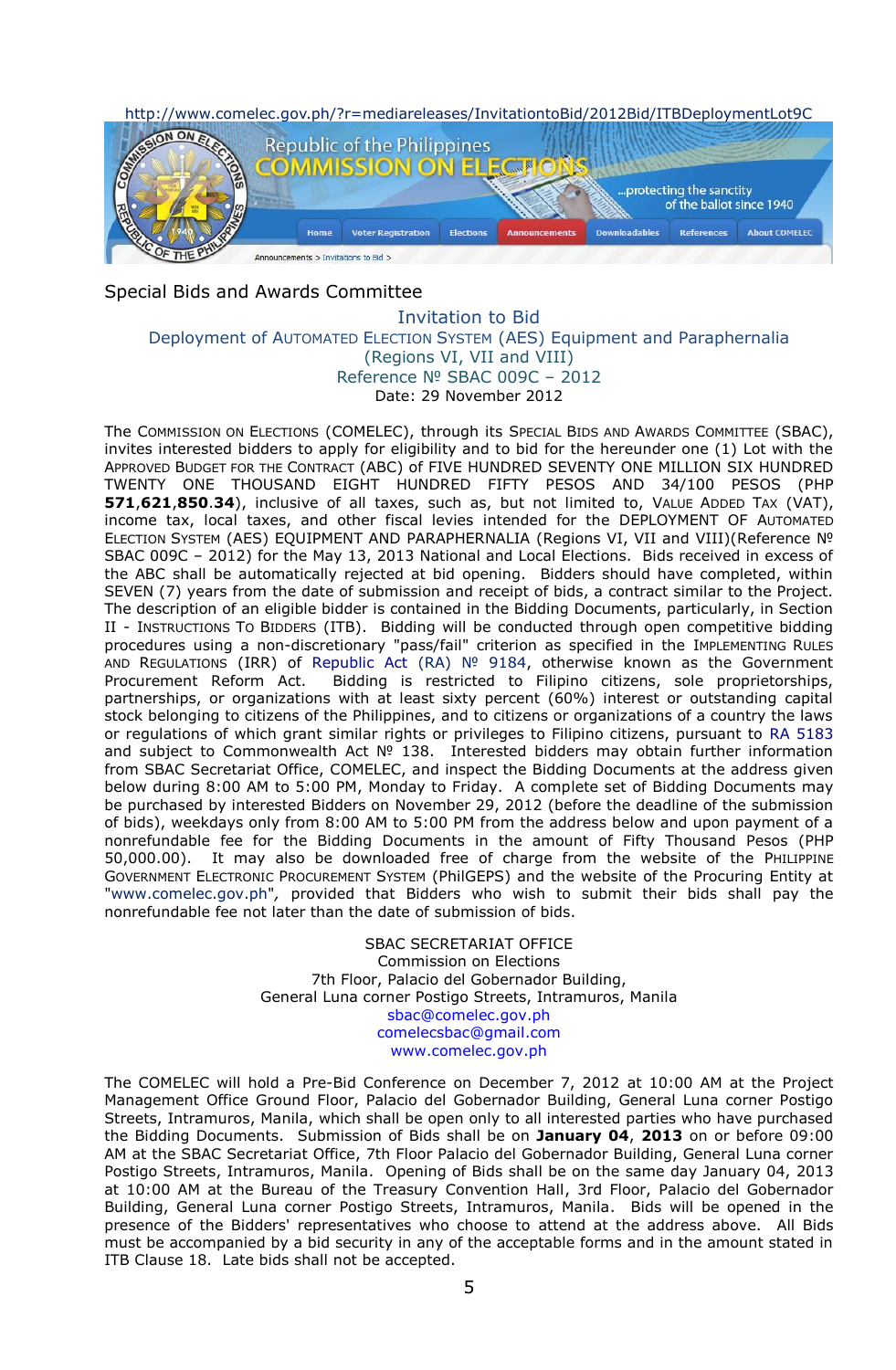

# Special Bids and Awards Committee

#### Invitation to Bid Deployment of AUTOMATED ELECTION SYSTEM (AES) Equipment and Paraphernalia (Regions IX, X, XI, XII, CARAGA and ARMM) Reference № SBAC 009D – 2012 Date: 29 November 2012

The COMMISSION ON ELECTIONS (COMELEC), through its SPECIAL BIDS AND AWARDS COMMITTEE (SBAC), invites interested bidders to apply for eligibility and to bid for the hereunder one (1) Lot with the APPROVED BUDGET FOR THE CONTRACT (ABC) of SEVEN HUNDRED FORTY EIGHT MILLION TWO HUNDRED TWENTY ONE THOUSAND EIGHT HUNDRED TWENTY FOUR PESOS AND 18/100 PESOS (PHP **748,221,824.18**), inclusive of all taxes, such as, but not limited to, VALUE ADDED TAX (VAT), income tax, local taxes, and other fiscal levies intended for the DEPLOYMENT OF AUTOMATED ELECTION SYSTEM (AES) EQUIPMENT AND PARAPHERNALIA (Regions IX, X, XI, XII, CARAGA and ARMM) (Reference Nº SBAC 009D - 2012) for the May 13, 2013 National and Local Elections. Bids received in excess of the ABC shall be automatically rejected at bid opening. Bidders should have completed, within SEVEN (7) years from the date of submission and receipt of bids, a contract similar to the Project. The description of an eligible bidder is contained in the Bidding Documents, particularly, in Section II - INSTRUCTIONS TO BIDDERS (ITB). Bidding will be conducted through open competitive bidding procedures using a non-discretionary "pass/fail" criterion as specified in the IMPLEMENTING RULES AND REGULATIONS (IRR) of [Republic Act \(RA\)](http://www.comelec.gov.ph/?r=laws/RepublicActs/RA9184TOC) Nº 9184, otherwise known as the Government Procurement Reform Act. Bidding is restricted to Filipino citizens, sole proprietorships, partnerships, or organizations with at least sixty percent (60%) interest or outstanding capital stock belonging to citizens of the Philippines, and to citizens or organizations of a country the laws or regulations of which grant similar rights or privileges to Filipino citizens, pursuant to [RA 5183](http://www.comelec.gov.ph/?r=laws/RepublicActs/RA5183) and subject to Commonwealth Act Nº 138. Interested bidders may obtain further information from SBAC Secretariat Office, COMELEC, and inspect the Bidding Documents at the address given below during 8:00 AM to 5:00 PM, Monday to Friday. A complete set of Bidding Documents may be purchased by interested Bidders on November 29, 2012 (before the deadline of the submission of bids), weekdays only from 8:00 AM to 5:00 PM from the address below and upon payment of a nonrefundable fee for the Bidding Documents in the amount of Fifty Thousand Pesos (PHP 50,000.00). It may also be downloaded free of charge from the website of the PHILIPPINE GOVERNMENT ELECTRONIC PROCUREMENT SYSTEM (PhilGEPS) and the website of the Procuring Entity at "www.comelec.gov.ph"*,* provided that Bidders who wish to submit their bids shall pay the nonrefundable fee not later than the date of submission of bids.

> SBAC SECRETARIAT OFFICE Commission on Elections 7th Floor, Palacio del Gobernador Building, General Luna corner Postigo Streets, Intramuros, Manila [sbac@comelec.gov.ph](mailto:sbac@comelec.gov.ph) [comelecsbac@gmail.com](mailto:comelecsbac@gmail.com) [www.comelec.gov.ph](http://www.comelec.gov.ph/)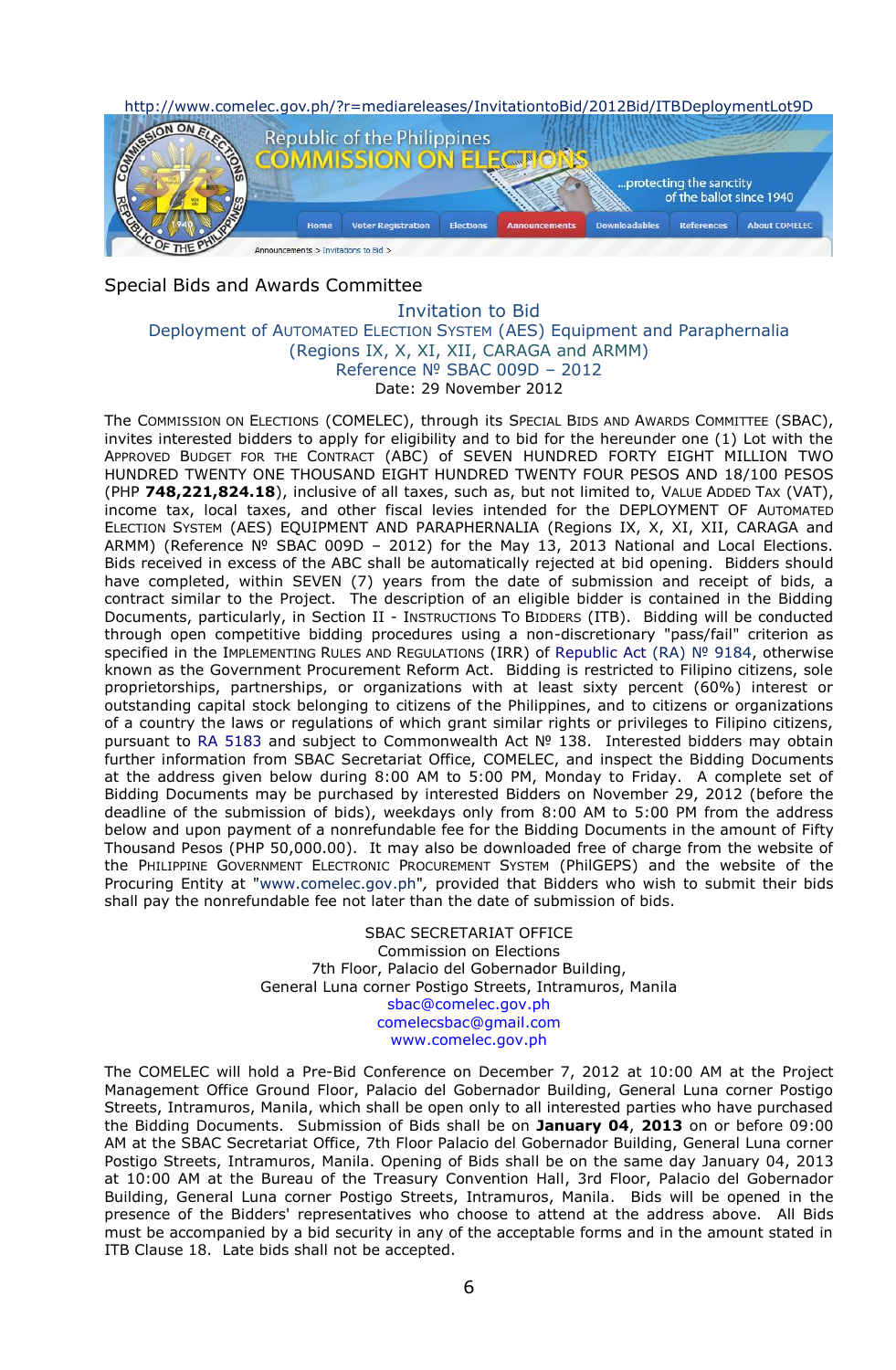Also relevant for purpose of comparison is the procurement of deployment services for the 25 October 2010 BARANGAY AND SANGGUNIANG KABATAAN ELECTIONS. The APPROVED BUDGET FOR THE CONTRACT (ABC) for forwarding and deployment services was only **230 Million Pesos**. Since there is no need to cluster precincts for barangay elections, the total number of precincts was approximately five times larger than the 82,000 precincts for the 10 May 2010 national elections. The total number of precincts was 352,980 for the 25 October 2010 elections.

Rounding off for comparison purposes, for the 10 May 2010 national elections:

1,018,180,000 PESOS ÷ 82,000 PRECINCTS = **12**,**416**.83 PESOS PER PRECINCT

For the 25 October 2010 barangay elections, the Chairman of the BIDS AND AWARDS COMMITTEE (BAC) was then Comelec Law Department Director Ferdinand Rafanan, a man who has a proven reputation of refusing bribes. Under a leadership that frowns against bribes, the average cost of deployment per precinct was:

230,000,000 PESOS ÷ 352,980 PRECINCTS = **651**.59 PESOS PER PRECINCT Incidentally, as "reward" for Director Rafanan's honesty, he is now "floating" in a perfunctory ceremonial position where he cannot be vigilant against Comelec crooks. Be that as it may, for the forthcoming 13 May 2013 elections, with a much higher budget of **2**.**28**552253453 **Billion Pesos** for the same number of 82,000 precinct clusters, the average cost of deployment per precinct cluster is:

2,285,522,534.53 PESOS ÷ 82,000 PRECINCTS = **27**,**872**.23 PESOS PER PRECINCT In terms of percentage, from an average cost of 12,416.83 pesos per precinct for the 10 May 2010 election deployments, the cost went up skyrocketing by **124**.**47%** to an average cost of 27,872.23 pesos per precinct for the 13 May 2013 election deployments. For the record, 27,872.23 pesos per precinct is the most expensive average deployment cost ever in Comelec history. The 124.47**%** increase is therefore within the scope of COA Circular № 2012-003 Annex "F" paragraph "6" which considers as "**unconscionable**" the overpricing in significant amounts exceeding **100%** of the current and prevailing market value. Also for comparison, it may be interesting to see the budget of another government agency for similar services. Please click on the link below which leads to the website of the **PHIL**IPPINE **G**OVERNMENT **E**LECTRONIC **P**ROCUREMENT **S**YSTEM (**PhilGEPS**):

| http://www.philgeps.gov.ph/GEPSVS/Tender/SplashBidNoticeAbstractUI.aspx?menuIndex=3&refID=1954542&DirectFrom=OpenOpp&Type=agency&BusCatID=0 |
|---------------------------------------------------------------------------------------------------------------------------------------------|
|                                                                                                                                             |

| www.philgeps.gov.ph/GEPSVS/Tender/SplashBidNoticeAbstractUI.aspx?menuIndex=3&refID=1954542&DirectFrom=OpenOpp&Type=agency&Bus <>><br>← |                                                                            |  |  |  |
|----------------------------------------------------------------------------------------------------------------------------------------|----------------------------------------------------------------------------|--|--|--|
|                                                                                                                                        |                                                                            |  |  |  |
| <b>PhilGEPS</b><br><b>Philippine Government Electronic Procurement System</b>                                                          | <b>BID</b>                                                                 |  |  |  |
| <b>PhilGEPS Focus</b><br>Home                                                                                                          | <b>Opportunities</b><br><b>Catalogue</b><br>Links<br><b>About PhilGEPS</b> |  |  |  |
| Open Opportunities<br><b>Recent Award</b>                                                                                              |                                                                            |  |  |  |
| Reference Number                                                                                                                       | 1954542                                                                    |  |  |  |
| <b>Procuring Entity</b>                                                                                                                | SUPREME COURT OF THE PHILIPPINES                                           |  |  |  |
| Title: Procurement of Freight Forwarding Services for the Supreme Court for One (1) Year                                               |                                                                            |  |  |  |
| Area of Delivery                                                                                                                       |                                                                            |  |  |  |
| Solicitation Number                                                                                                                    | 2012-9-18-15-ITB                                                           |  |  |  |
| <b>Trade Agreement</b>                                                                                                                 | Implementing Rules and Regulations                                         |  |  |  |
| Classification                                                                                                                         | Public Bidding                                                             |  |  |  |
| Category                                                                                                                               | Goods                                                                      |  |  |  |
| Approved Budget for the Contract PHP 1,200,000.00                                                                                      |                                                                            |  |  |  |

That PhilGEPS webpage is a Supreme Court invitation to bid for "Procurement of Freight Forwarding Services for the Supreme Court for One (1) Year" with an APPROVED BUDGET FOR THE CONTRACT (ABC) in the sum of only **1.2 Million Pesos**. Repeating for emphasis, an office as high as the Supreme Court needs a budget of only **1.2 Million Pesos** for one year, while Comelec insists on a budget that is enormously larger by more than 1,000% or **2.28**5522534 **Billion Pesos** to be exact, for similar services that is operational for only a few weeks before 13 May 2013 and a few days thereafter (in comparison with the "one year" of the Supreme Court).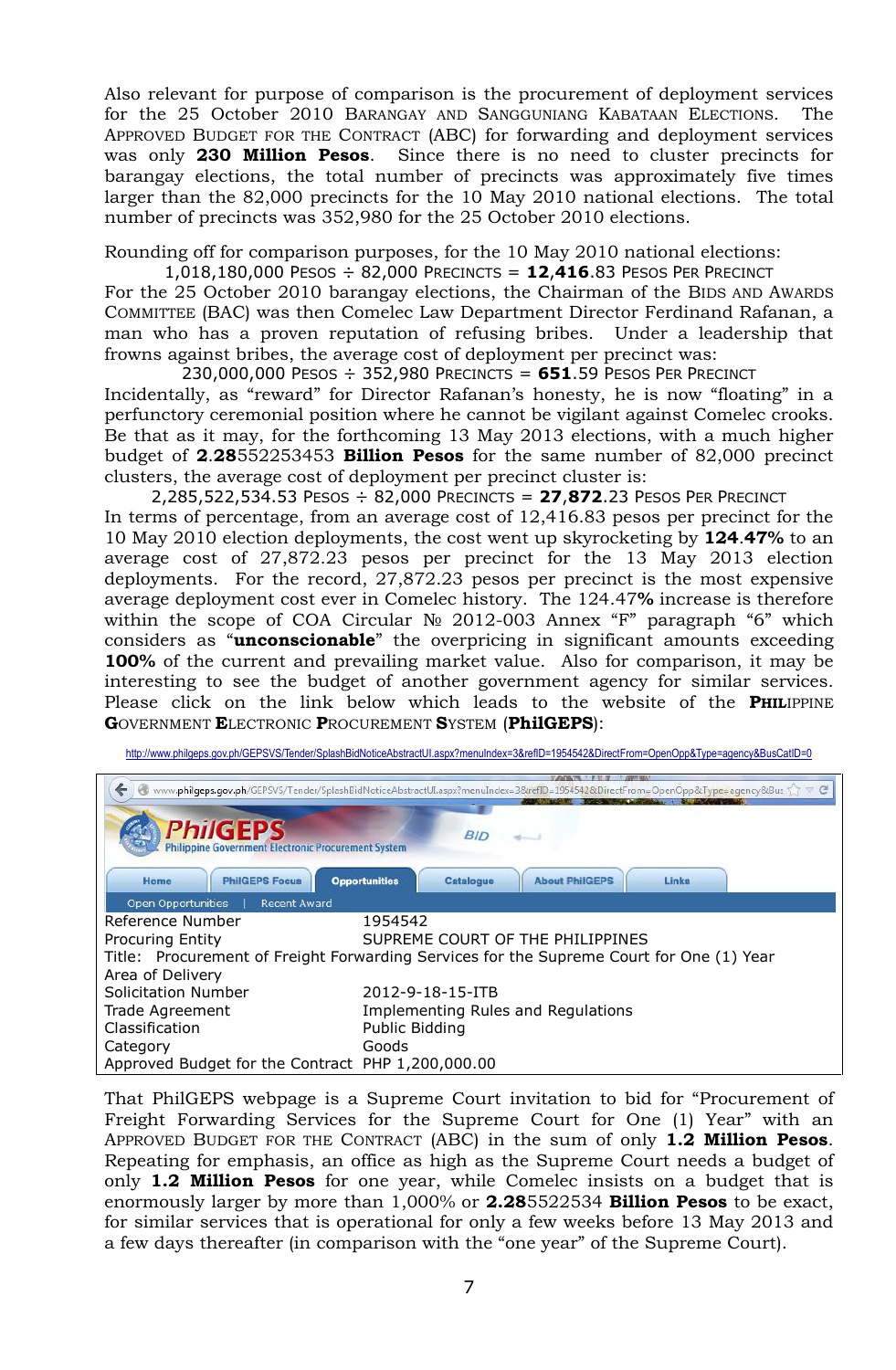# WAREHOUSE LEASE OVERPRICE

Likewise, serious irregularities and illegalities taint the procurement of warehouse lease for storing the Smartmatic PRECINCT COUNT OPTICAL SCAN (PCOS) machines. As background, on 02 April 2008, the COA, thru its Supervising Auditor *Ernesto S. Gregorio* (State Auditor V), issued AUDIT OBSERVATION MEMORANDUM (AOM) № 2008- 012-101, therein noting with obvious disapproval the enormously huge rent expenses for the warehouse of the Comelec costing a total of P**90.567 million pesos** over a period of five (5) years from 2003 to 2008. In a nutshell, according to the COA AOM № 2008-012-101, for the price of P**90.567 million pesos**, it is better to **buy** and **own** rather than **rent** a warehouse.

Instead of moderating the greed, Comelec swept under the rug the COA observation by bloating the price to P**112 million pesos rent** that is useful for a period of only **one** (**1**) **year**, in stark contrast to P**90.567 million pesos** for **3 buildings** for **5 years** in AOM № 2008-012-101.

#### <http://www.comelec.gov.ph/?r=mediareleases/InvitationtoBid/2012Bid/WarehouseConfig063012>

Suprisingly, after opening the bids on 23 July 2012, the Comelec BIDS & AWARDS COMMITTEE (BAC) declared a failure of bidding due to non-participation of Smartmatic TIM Consortium which was insisting on a bigger budget.

# BusinessWorld

Comelec declares failure of bidding for poll machine storage 23 July 2012

<http://www.bworldonline.com/content.php?section=Nation&title=Comelec-declares-bidding-failure-for-poll-machine-storage&id=55635>

FAILURE OF bidding has been declared for the storage services for automated poll machines that will be used next year, with one firm having failed to meet requirements and another backing out due to insufficient funds. "We regret to inform you that there was a failure in the bidding process because the lone bidder was declared ineligible," said Helen G. Aguila-Flores, chairperson of the Commission on Elections (Comelec) Special Bids and Awards Committee (SBAC), in an interview yesterday. At yesterday's opening of bids, the SBAC declared that the only bidder -- the joint venture of RV Marzan International Forwarders, Inc. and Bodega Site IT Solutions, Inc. -- failed to submit technical and financial documents. RV Marzan provides storage and transport services while Bodega Site is engaged in the buying and selling of software, computers and gadgets. A representative of the joint venture said the decision will not be appealed. Meanwhile, Venezuelan poll solution provider Smartmatic International Corp. and its local partner Total Information Management Corp. (Smartmatic-TIM) yesterday submitted to the SBAC a letter of regret before the opening of bids. Addressed to Ms. Flores, the letter stated that the budget of P112 million "is simply not sufficient" to cover requirements for the lease of a warehouse to store over 80,000 precinct count optical scan (PCOS) machines. "The investment that needs to be undertaken to meet those new requirements cannot be recouped [within] a year, which is the length of the contract," the letter read. Smartmatic-TIM stated that the additional requirements included by the Comelec such as a bigger space, racking system, reach trucks and security guards -- "made the project no longer feasible from a business standpoint." It also found the requirements on insurance to be "particularly excessive" considering, among others, that "many insurance companies consider the PCOS to be of higher risk, therefore increasing the premium to be paid." It also noted that "the value of goods to be insured are not stated in the terms of reference." Since it was Smartmatic-TIM that sold the PCOS machines to Comelec, "we fail to understand how the other bidders would have the knowledge on which any serious quote on insurance would have to be based on," the letter pointed out. Smartmatic-TIM was the technology provider during the 2010 general elections. The poll body has yet to assess its next move. Asked on the Comelec's options, Ms. Flores said they will "do a mandatory review why we failed." "We will go over our requirements to see if they were very strict. We shall then decide whether to go on to another bidding," she explained. During the pre-bid conference on June 9, four companies formally expressed interest in providing the storage facilities for the PCOS machines. Only Bodega Site, however, submitted the bid documents.

## **Aubrey E**. **Barrameda**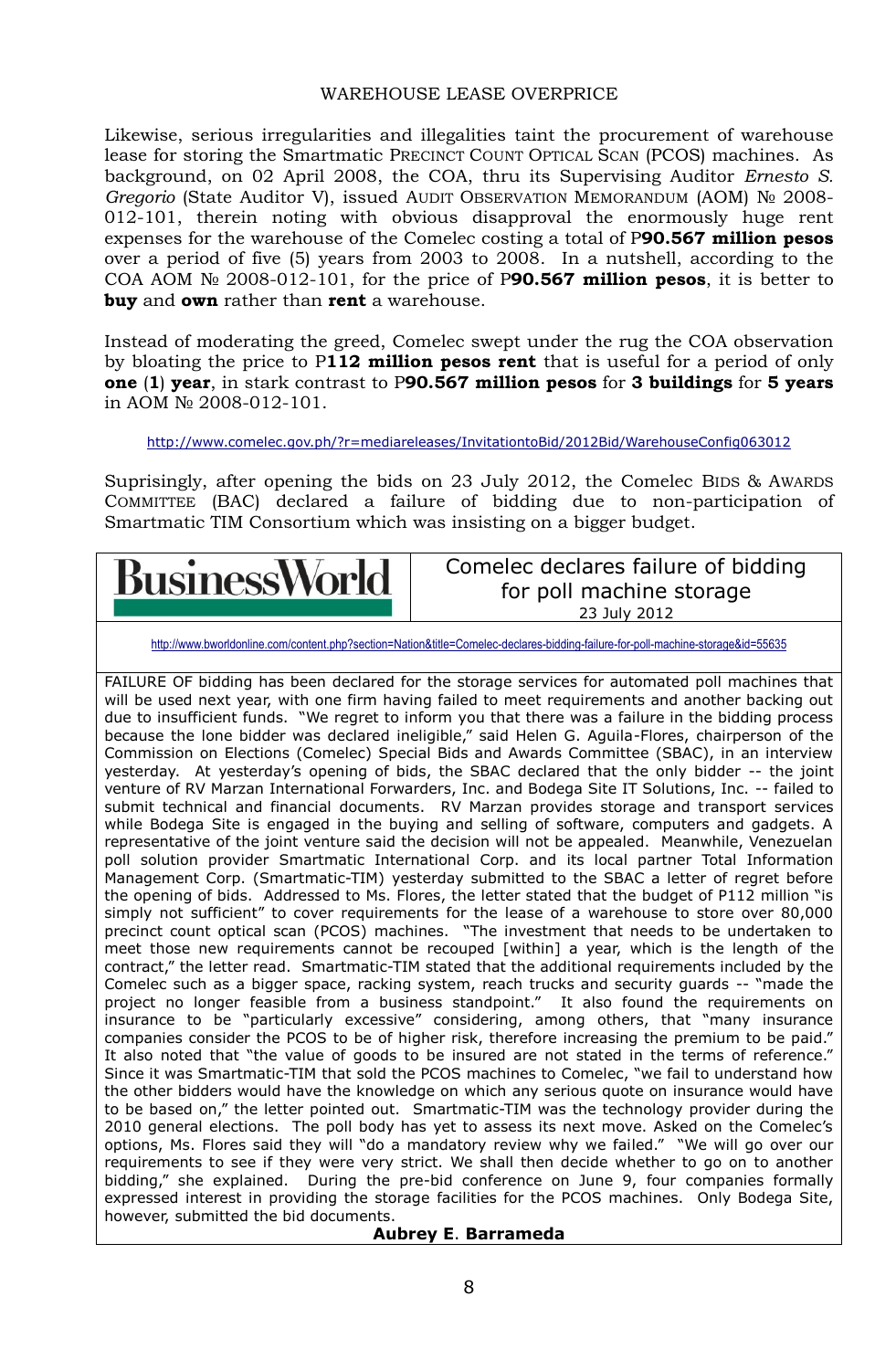![](_page_8_Picture_0.jpeg)

# Comelec declares failure of bids for PCOS warehouse **Van C**. **Suarez** | Tuesday 24 July 2012

<http://tribune.net.ph/index.php/nation/item/1958-comelec-declares-failure-of-bid-for-pcos-warehouse> The Comelec Special Bids and Awards Committee (SBAC) yesterday declared a failure of bidding for the P112-million one-year warehouse lease contract to house 82,000 units of precinct count optical scan (PCOS) machines. At the opening of the sealed bids attended by the Comelec advisory committee and representatives from the Commission on Audit, the Ombudsman, the National Movement for Free Elections, the information technology sector and the media, the joint venture of Bodega Site IT Solutions Inc. and R.V. Marzan International Forwarders Inc. submitted the lone bid. Smartmatic-TIM and two other prospective bidders opted not to participate. SBAC chairman Helen Flores noted that the joint venture failed in the technical and financial requirements of the bidding and was therefore declared as ineligible. For its part, Smartmatic said in its July 23 letter to SBAC that they could not participate in the bidding process under the current bid framework as the project was no longer feasible from a business point of view considering the limited budget allocated vis-à-vis the Comelec's "numerous requirements" as compared to 2010. Among the specific requirements sought by Comelec for the warehouse were a lot area of at least 30,000 square meters (sq.m.)and a floor area of at least 25,000 sq.m.), a 20 foot ceiling clearance; plus continous water and power supply, security personnel barracks, CCTVs, a canteen and a fire-alarm system. Smartmatic-TIM also took exception to the "excessive" insurance requirement set by the poll body. Flores said the next step for the SBAC was to conduct a "mandatory review why the bidding failed and determine if requirements set (were) very strict or standards very high, and then we will decide whether to conduct another bidding." Asked if negotiated contracts were also being considered, Flores said "we will discuss that and check the time line because as you all know the contract with Smartmatic for the free lease of its Cabuyao warehouse will expire this August."

![](_page_8_Picture_3.jpeg)

#### Failed bidding for new PCOS warehouse BY **REYNALDO SANTOS** Jr 24 July 2012

<http://www.rappler.com/nation/politics/elections-2013/9147-comelec-fails-to-bid-out-contract-for-new-pcos-warehouse>

MANILA, Philippines - The Commission on Elections (Comelec) Special Bids and Awards Committee (SBAC) has failed to bid out the contract to lease a new warehouse for the storage of election machines. SBAC chairman Helen Flores said on Monday, July 23, that its lone bidder, the joint venture of RV Marzan Forwarders Inc. and Bodega Site IT Solutions Inc., failed to meet the financial and technical requirements of the bidding. "This committee declares the joint venture ineligible. And since the said joint venture is the lone prospective bidder in this bidding, we regret to declare failure of bidding," she said. Comelec has announced on June that it will bid out a leasing contract worth P112-M to obtain a new "warehouse with configuration facilities" where the precinct count optical scan (PCOS) machines will be stored. The contract for the free use of the warehouse in Cabuyao, Laguna, where the election machines are currently stored, will expire on August 31. The joint venture became the lone bidder after Smartmatic and two other companies backed out of the bidding. In a letter submitted to SBAC, Smartmatic said the requirements stated in the contract are "no longer feasible from a business standpoint" given Comelec's "numerous requirements." The SBAC requires bidders to provide a warehouse that has at least 20 feet ceiling clearance, wide entrances with steel doors, concrete fences, generator sets, 32 CCTV cameras, and other requirements. "We regret to inform you that upon careful consideration of our management, we have decided that we cannot participate in the bidding process under the current bid framework," Smartmatic said in its letter. Comelec Commissioner Rene Sarmiento said in a phone interview that they still have to receive a report from SBAC on why the bidding failed. The committee will recommend to the en banc whether to conduct another bidding or call for a negotiated bidding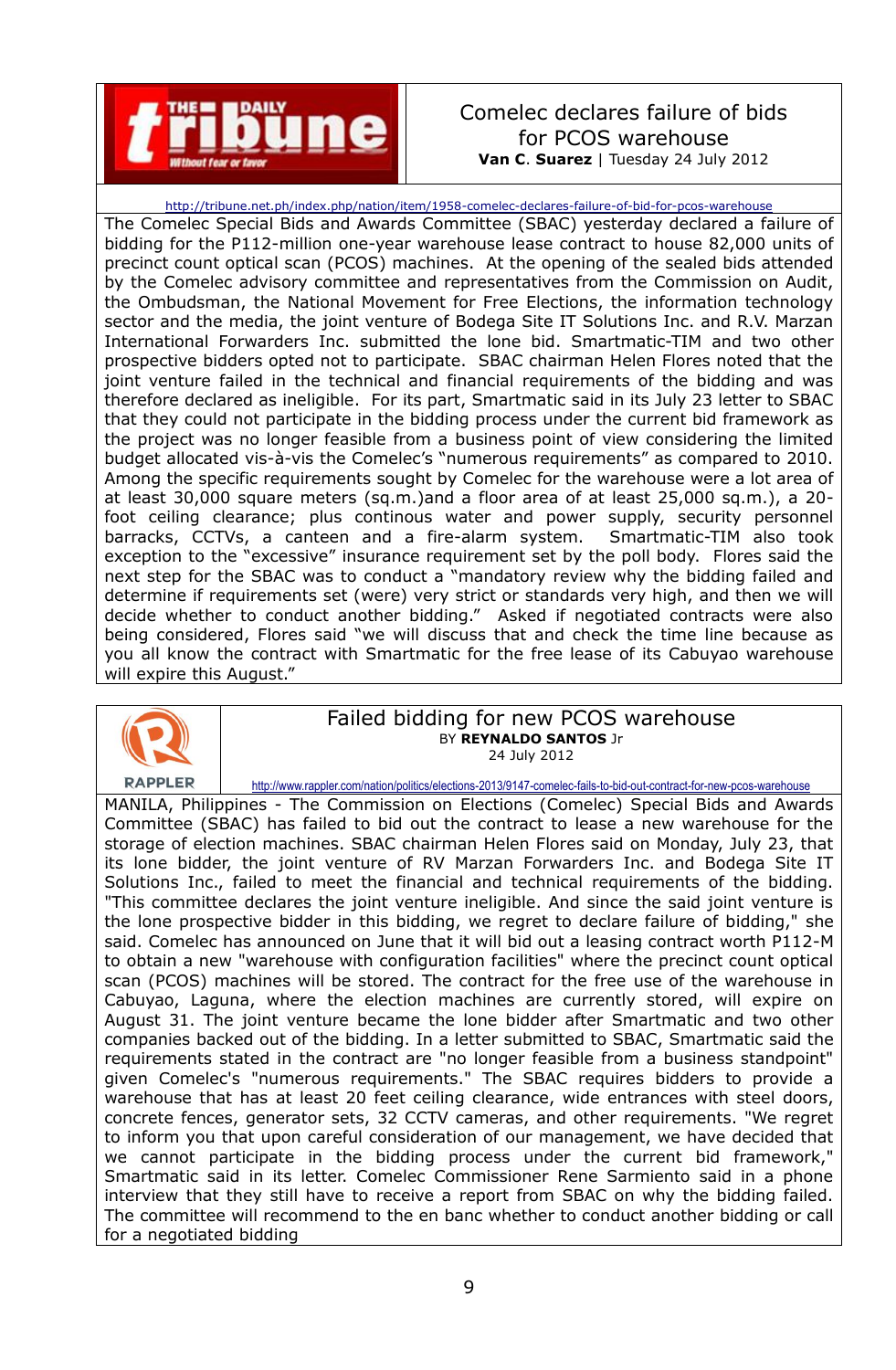Surrendering to the Smartmatic demand for a bigger budget, the Comelec SBAC, on 15 August 2012, issued Bid Bulletin № 1, ignoring COA AOM № 2008-012-101, and bloating up the lease budget to P**400 million pesos**!

<http://www.comelec.gov.ph/?r=mediareleases/InvitationtoBid/2012Bid/SBACBidBulLeaseofWarehouse>

![](_page_9_Picture_2.jpeg)

Special Bids and Awards Committee

#### BID BULLETIN Nº 1 Lease of Warehouse with Configuration Facilities Reference № SBAC-01A-2012 Date: 15 August 2012

This Bid Bulletin № 1 is being issued to clarify, modify and amend items/specifications in the Bidding Documents (Reference № SBAC 01A – 2012) in response to the clarificatory queries from the prospective bidders in the First Competitive Public Bidding (Reference Nº SBAC 001 − 2012) in this Procurement Project and to confirm key issues addressed during the Pre-Bid Conference held on August 14, 2012 at the PROJECT MANAGEMENT OFFICE (PMO) Hall, COMMISSION ON ELECTIONS (COMELEC), Ground Floor, Palacio del Gobernador Building, Intramuros, Manila.

The public is hereby informed that the APPROVED BUDGET FOR THE CONTRACT (ABC) for this Procurement Project is increased in the amount of **FOUR HUNDRED MILLION PESOS** (Php **400**,**000**,**000**.00) for the period starting OCTOBER 1, 2012 up to DECEMBER 31, 2015, which amount having been made available per the August 14, 2012 Certificate of Availability of Funds (CAF) issued by the COMELEC Finance Services Department to be charged against the allocation for Maintenance and Other Operating Expenses of the FY 2013 Preparatory National and Local Elections Appropriations.

Please keep in mind that the 400 Million Pesos is just a lease and not a purchase. Simple mathematics can easily show the gross disadvantage to the government. The lease period from 1 October 2012 to 31 December 2015 sums up to 1,187 days.

## 400 MILLION PESOS ÷ 1187 DAYS = 333,984.00 PESOS PER DAY

Please compare the price with market realities. Popular professional basketball teams often practice in prestigious venues such as the Smart Araneta Coliseum,

![](_page_9_Picture_10.jpeg)

seen in the picture at the left. For a practice game where no tickets are sold, the rental price is approximately 10,000 pesos per hour. If the basketball team were to practice for, say, 24 hours, the rental shall be:

10,000 pesos  $x$  24 hours = 240,000 pesos

In short, renting a prestigious venue such as the Smart Araneta Coliseum at 240,000 pesos per day is still much cheaper than the 333,984 pesos per day that Comelec is willing to pay for some obscure warehouse. Beyond any shadow of doubt, under COA Circular № 2012-003 Annex F paragraph 6, rental payment of 333,984 pesos per day is unconscionable.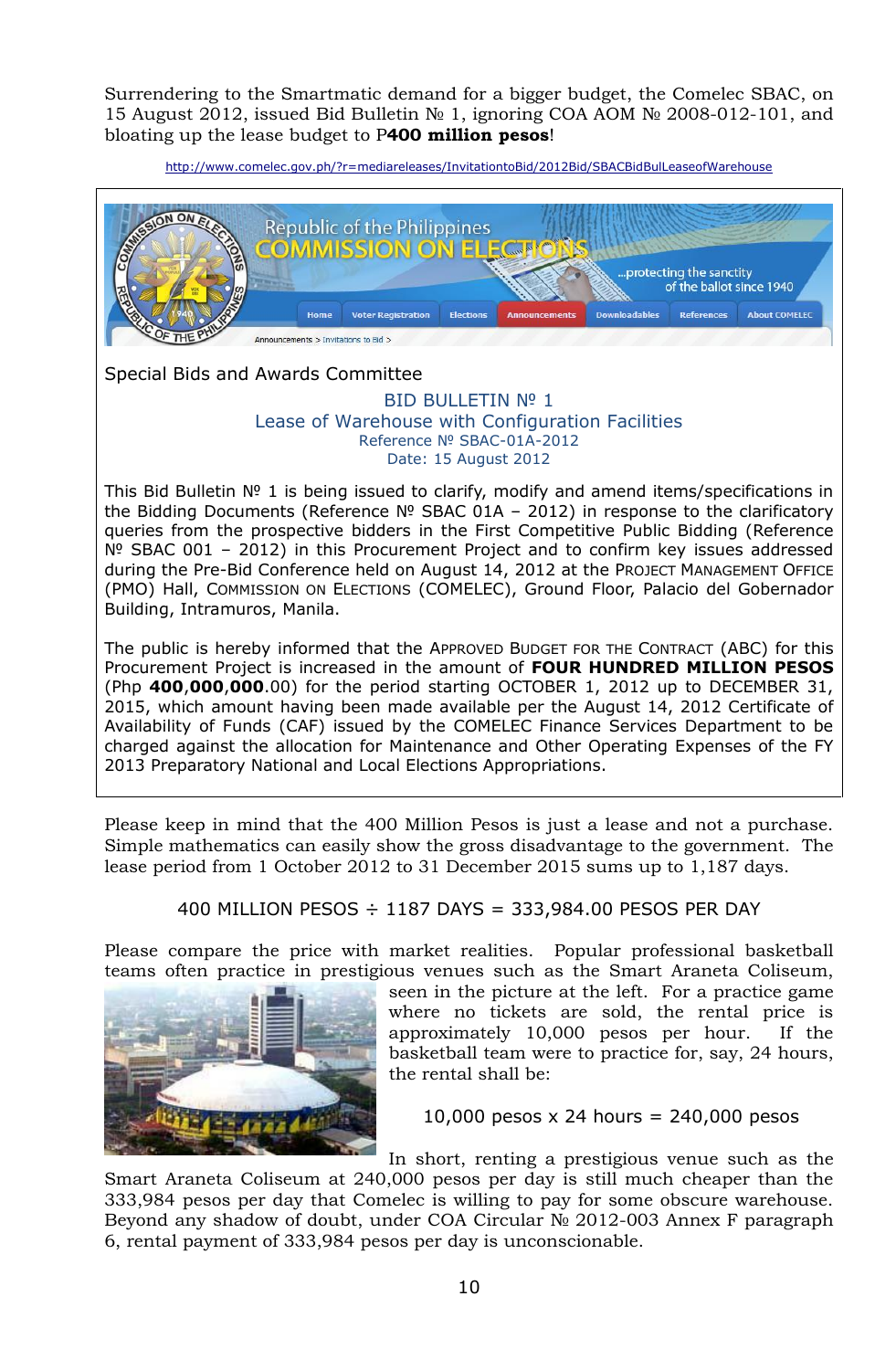# BALLOT PACKAGING OVERPRICE

An official ballot packaging is simply a wrapping and a box to protect the official ballots while in transit from Comelec to the precincts nationwide. It is similar to the packaging of common goods from a factory to the groceries.

The packaging task is so simple that a few pictures can describe the entire process. After printing of official ballots, Comelec workers place the official ballots inside transparent plastic bags. Next, a vacuum packaging machine pumps out air from each plastic bag containing ballots. Next, Comelec workers place the plastic bag containing ballots inside plastic black boxes. Next, at the end of the simple process, third-party cargo service providers will pick up the packages for deployment.

![](_page_10_Picture_3.jpeg)

![](_page_10_Picture_4.jpeg)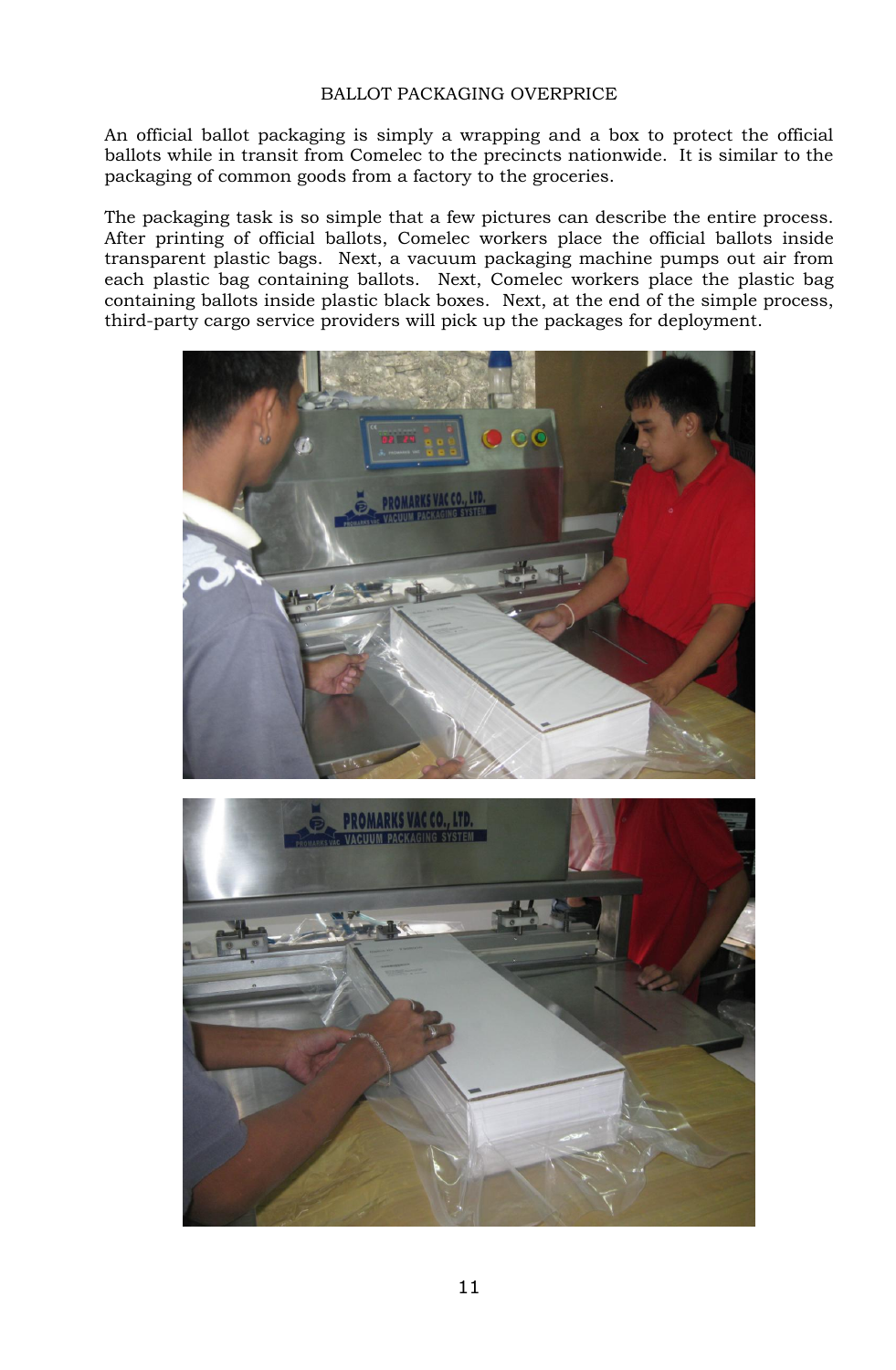![](_page_11_Picture_0.jpeg)

For the 10 May 2010 elections, Comelec did not conduct any public bidding for procurement of official ballot packaging. Comelec simply took the exceptional mode of direct negotiation and paid **P175M** to **Noah Paper** care of a certain **David Hwang** for not more than 82,000 packages corresponding to the 82,000 precinct clusters. Dividing the **P175M** payment by 82,000 packages reveals a unit price of at least 2,134.15 pesos per package. Please compare that price with market realities. For example: when buying frozen chicken from a grocery, the approximate price of each frozen chicken, including its vacuum plastic packaging, ranges from only 200 pesos to a high of 300 pesos per package. In contrast, the 2,134.15 pesos per packaging is simply a plastic bag minus air (vacuum) plus a box, with no frozen chicken inside. Since P175M is excessive, why then is Comelec pushing up the budget to as high as 291,580,444.82 pesos?

![](_page_11_Picture_2.jpeg)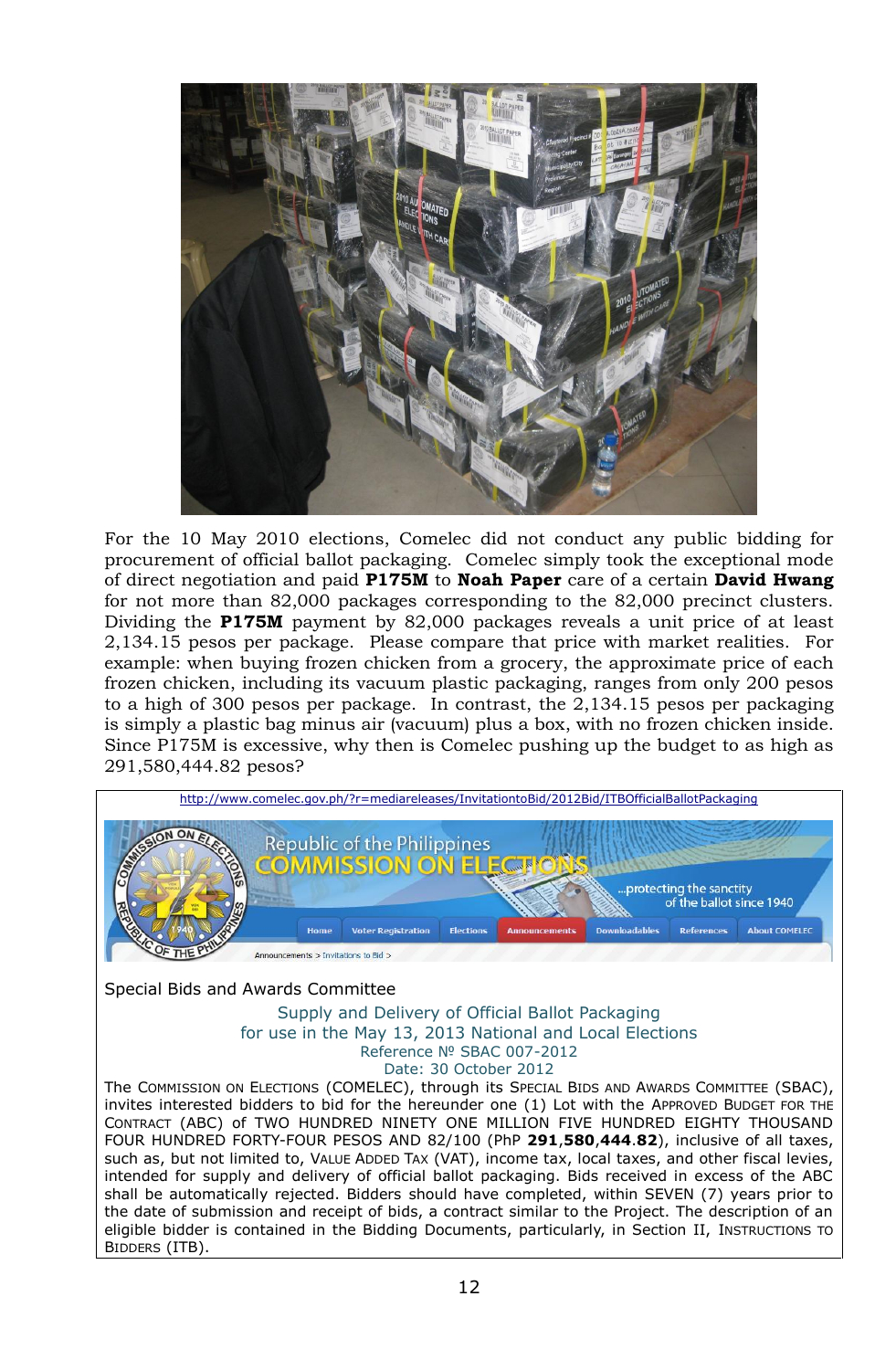Please watch this video from Tina Panganiban Perez of GMA News:

<http://www.gmanews.tv/story/189813/now-its-overpriced-comelec-contract-for-ballot-packaging>

For the 2010 elections, 175 Million Pesos is excessive.

For the 2013 elections, 292 Million Pesos is unconscionable.

Please read these news reports:

![](_page_12_Picture_5.jpeg)

# 4 firms vie for P291-M ballot packaging contract for 2013 polls November 9, 2012 2:13pm

**f** Share 29 **V** Tweet 16  $\boxtimes$  Email 10  $\leq$  Share This 84  $\boxed{Q + 1}$  0

Four prospective bidders attended Friday's opening of the pre-bid conference for ballot packaging for the 2013 elections. The bidders for the ballot packaging service are Noah's Paper Mills, Integrated Packaging Corp., Negros PH Logistics Corp. in a joint venture with Bookman Marketing, and Myron Mae Marketing.

The service involved sealing ballots in clear, airtight plastic bags and placing them in boxes. Helen Flores-Aguila, head of the Commission on Elections' Special Bid and Awards Committee (Comelec-SBAC), said the bidders' warehouses—a requirement for qualification— should be within Metro Manila and near the National Printing Office (NPO), which is tasked to handle the procurement for the ballot printing.

The bidding will open on November 21. The approved budget contract is P291.58 million. Noah Paper's Mill was the winning bidder for the ballot packaging in the 2010 Barangay and Sangguniang Kabataan elections.

The Comelec reportedly paid more than the price of the contract, which was supposed to be around P70 to P80 million. The deal was allegedly secured for P175 million, excluding labor costs, said lawyer **Melchor Magdamo** of then-chairman Jose Melo's office. **Magdamo** was the whistle-blower on the P690-million ballot secrecy folder contract that was later canceled.

Noah representative David Hwang refused to talk to reporters.

Aguila said the ballot packaging would ensure integrity of the ballots during shipments. "As we all know, we are an archipelago. We deploy the official ballots on the farthest islands. Sometimes we ship these ballots through boats, small boats, sometimes through the islets. We need ballot packaging to ensure the integrity of the ballots," Aguila said.

Meanwhile, the bidding for the lease and warehouse of configuration facilities (P400 million) and the transmission services (P405.4 million) both failed. Smartmatic-Technology Information Management, the supplier of the Precinct Optical Scan (PCOS) machines, participated in both bidding. Transmission modems, with an approved budget of P154.6 million, was awarded to Smartmatic, who won the bid at the lowest price. But SBAC's Aguila said the Comelec "hold in abeyance" the awarding since it remains to be seen it they would still need additional modems.

The bidding of CF cards with a P46.6 million budget is still under post-qualification evaluation after the first bidding failed. Meanwhile, the supply of thermal papers was awarded to Consolidated Paper Products while the batteries to JV FUMACO Inc. and LCTSI. JV SPH Int. Corp and Advance Paper Corp., and Optimal System Distribution Inc. won the bids for marking pens and toners, respectively. The bidding for the National Support Center and deployment would start next week. **— Marc Jayson Cayabyab/KBK, GMA News**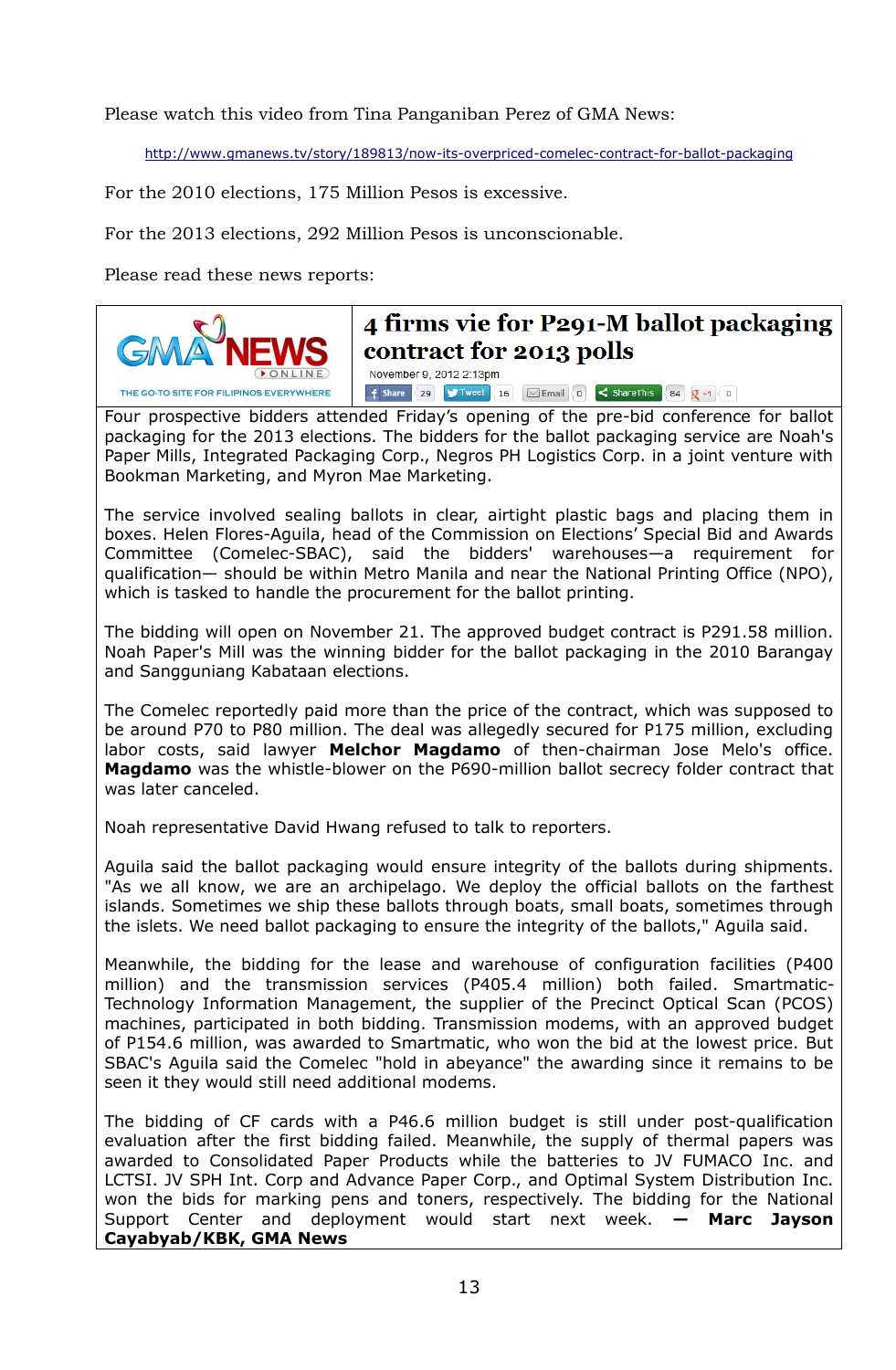![](_page_13_Picture_0.jpeg)

![](_page_13_Picture_1.jpeg)

# Whistleblower exposes another Comelec overprice

GOTCHA By Jarius Bondoc (The Philippine Star) | Updated December 3, 2012 - 12:00am

<http://www.philstar.com/opinion/2012-12-03/879175/whistleblower-exposes-another-comelec-overprice>

Overpriced and rigged contracts at the Commission on Election just won't stop. A whistleblower formerly connected with the poll body is exposing the overpriced budget of P292 million for ballot packaging for the election in May 2013. Lawyer **Melchor Magdamo** says the price is three to four times more than what the Comelec should allot. The work, he says, entails only the simple wrapping and boxing of ballots before delivery to the 82,000 polling centers nationwide, which will be covered by another contract. **Magdamo** says the price of P1,000 per bunch, for a total of P82 million, already would be too generous. The Comelec technical specifications are only for black propylene plastic bags with its logo, polyethylene plastic strips marked with the precinct numbers, plastic straps, corner boards, security stickers, and rivets. A more realistic price for each for the materials would be P500 apiece, for a total of P41 million. Add to this another generous P30 to P40 million for labor, **Magdamo** says, and the contract should cost P70 million to P80 million. At the Comelec, however, a syndicate of nine or so suppliers controls the contract bids and awards. Comelec chairmen and commissioners come and go, but the suppliers stay. Some are siblings feigning to be competitors; others own and control various "competing" bidders. **Magdamo** had exposed a similar ballot packaging scam in the 2010 barangay and youth council elections. Working at the time for Comelec chairman Jose Melo, **Magdamo** decried the P175 million, just for the materials alone and excluding labor, for the 76,000 polling centers. He said then that the cost should have been around P70 million. The contract went on then as **Magdamo** was distracted by another exposé, that time involving ballot secrecy folders for P700 million, plus delivery of P100 million. The folders, five per precinct, supposedly were to cover what voters were marking on the ballots as they sat side by side on classroom chairs. Each folder, made of cardboard, was quoted at more than P350 apiece, when an ordinary one could be bought in bookstores for only P12. The supplier back then, OTC Paper Co., did not even make a bid, but only submitted an unsolicited proposal, which the Comelec readily accepted. On the pretext of rushing the project, the poll agency did not subject the proposal to a Swiss challenge, or semblance of a public bidding. **Magdamo**'s exposé caused public uproar, and the Comelec cancelled the project. But the election body also rescinded the lawyer's appointment as adviser to the chairman. **Magdamo** recounts that the P175-million contract for ballot packaging in 2010 went to Noah's Paper Mills. A television news report mentioned Noah's as again the leading bidder for the P292-million ballot packaging for May 2013. Three other suppliers reportedly signed up to bid: Integrated Packaging Corp., Negros PH Logistics Corp. in joint venture with Bookman Marketing, and Myron Mae Marketing. **Magdamo** has written Sen. Alan Peter Cayetano, co-chairman of the Joint Congressional Oversight Committee on the Automated Elections, about the overpriced Comelec budget. No response has yet been made public by Cayetano's office. Other Comelec watchers say that the ballot packaging, more so the ballot printing, could go to waste. This is because the automated balloting for 2013 has been put in jeopardy. Smartmatic Corp., the Venezuelan firm that contracted the balloting for both the 2010 and 2013 elections, has lost its software license. Dominion Election Systems of Canada, the owner-developer of the source code that runs the balloting machines, has rescinded Smartmatic's license after a falling off in recent elections in Mongolia and Puerto Rico. Smartmatic has assured the Comelec that the 82,000 precinct count optical scanners that it supplied would work. The Comelec had leased the PCOS machines for P7.2 billion in 2010 and purchased them for another P1.8 billion for 2013. Info-tech experts and academics doubt if PCOS machines accurately can read and tally votes without the all-important source code. The critics are banded under the AES (Automated Election System) Watch and the Center for People Empowerment in Governance (CenPEG). Their leaders warn that the Philippine government could be the laughing stock of the world should unlicensed Smartmatic provide the automated election system. This is because it could turn out to be one of the biggest software piracy acts of the decade.